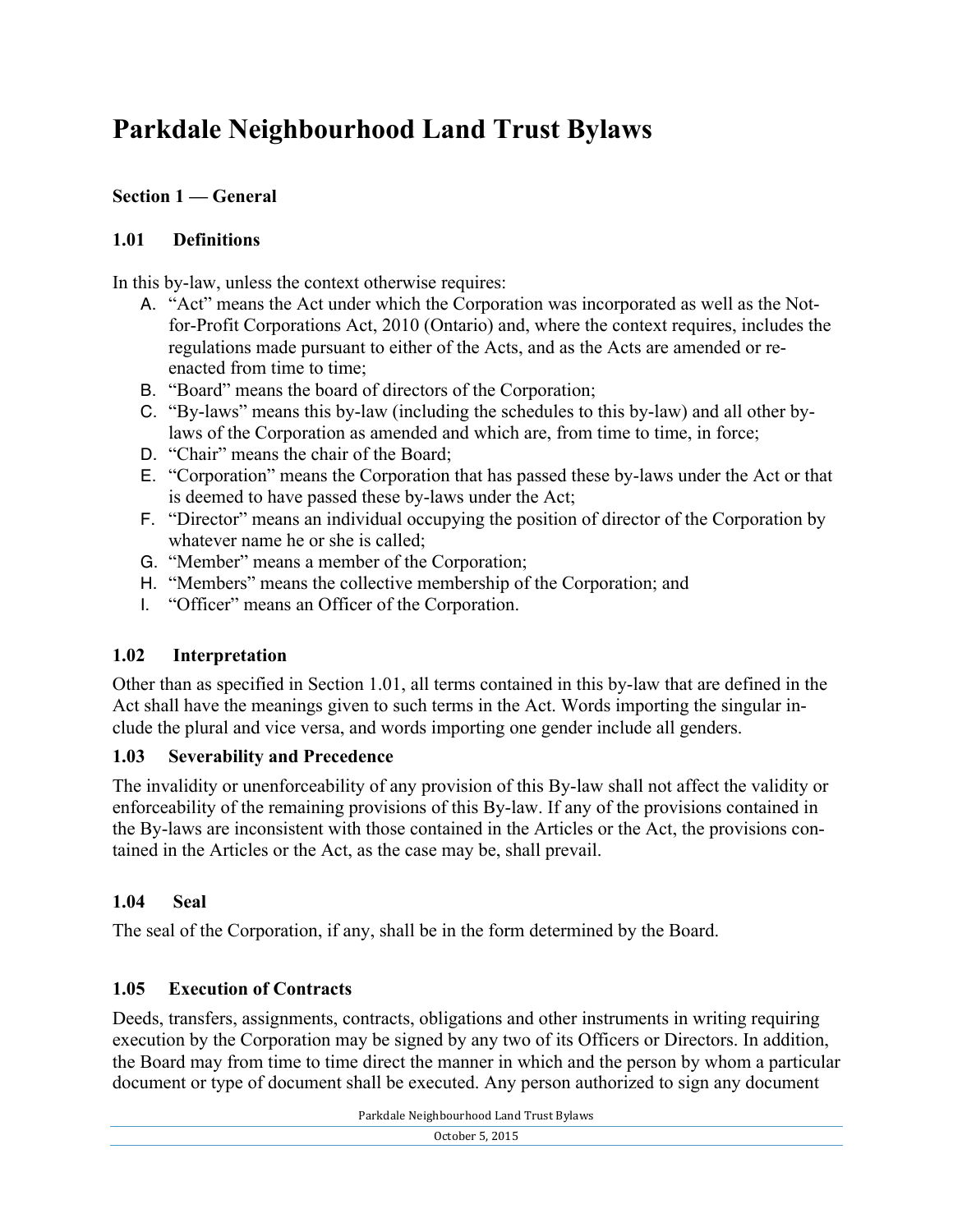may affix the corporate seal, if any, to the document. Any Director or Officer may certify a copy of any instrument, resolution, by-law or other document of the Corporation to be a true copy thereof.

## **Section 2 — Members**

## **2.01 Transitional Membership**

At the time of incorporation, and for the first annual general meeting, the members in the Corporation shall consist of the incorporators named in the articles and such other persons interested in furthering the Corporation's purposes and who have been accepted into membership in the Corporation by resolution of the Board or by staff with the delegated authority of the Board.

## **2.02 Membership**

After the conclusion of the first annual general meeting, there are four categories of membership in the organization:

- A) Any person 16 years of age or over, who support the objects and activities of the Corporation, and is a tenant, user or client of services carried out on the Corporation's property is eligible for a Core membership;
- B) Any person 16 years of age or over, who supports the objects and activities of the Corporation and lives or works with the geographic boundaries of activities of the Corporation as set by the Board of Directors from time to time, is eligible for a Community Member membership;
- C) Any not for profit association, organization or corporation whose mandate relates to the mission and activities of the Corporation and which operates within the geographic boundaries of activities of the Corporation as set by the Board of Directors from time to time, is eligible for an Organizational membership;
- D) Any person 16 years of age or over, or a corporation, partnership or proprietorship which operates a for-profit enterprise, or a not for profit association, organization or corporation which operates outside of the geographic boundaries of activities of the Corporation as set by the Board of Directors from time to time, and who or which supports the objects and activities of the Corporation, is eligible for a Supporter membership.

#### **2.03 Membership Registration**

A person satisfying the membership criteria set out in section 2.02 may register within the appropriate type of membership in the Corporation by completing the Membership Form adopted by the Board of Directors from time to time and delivering the form to the place of business of the Corporation by hand, ordinary mail, fax, or email.

| Parkdale Neighbourhood Land Trust Bylaws |
|------------------------------------------|
|------------------------------------------|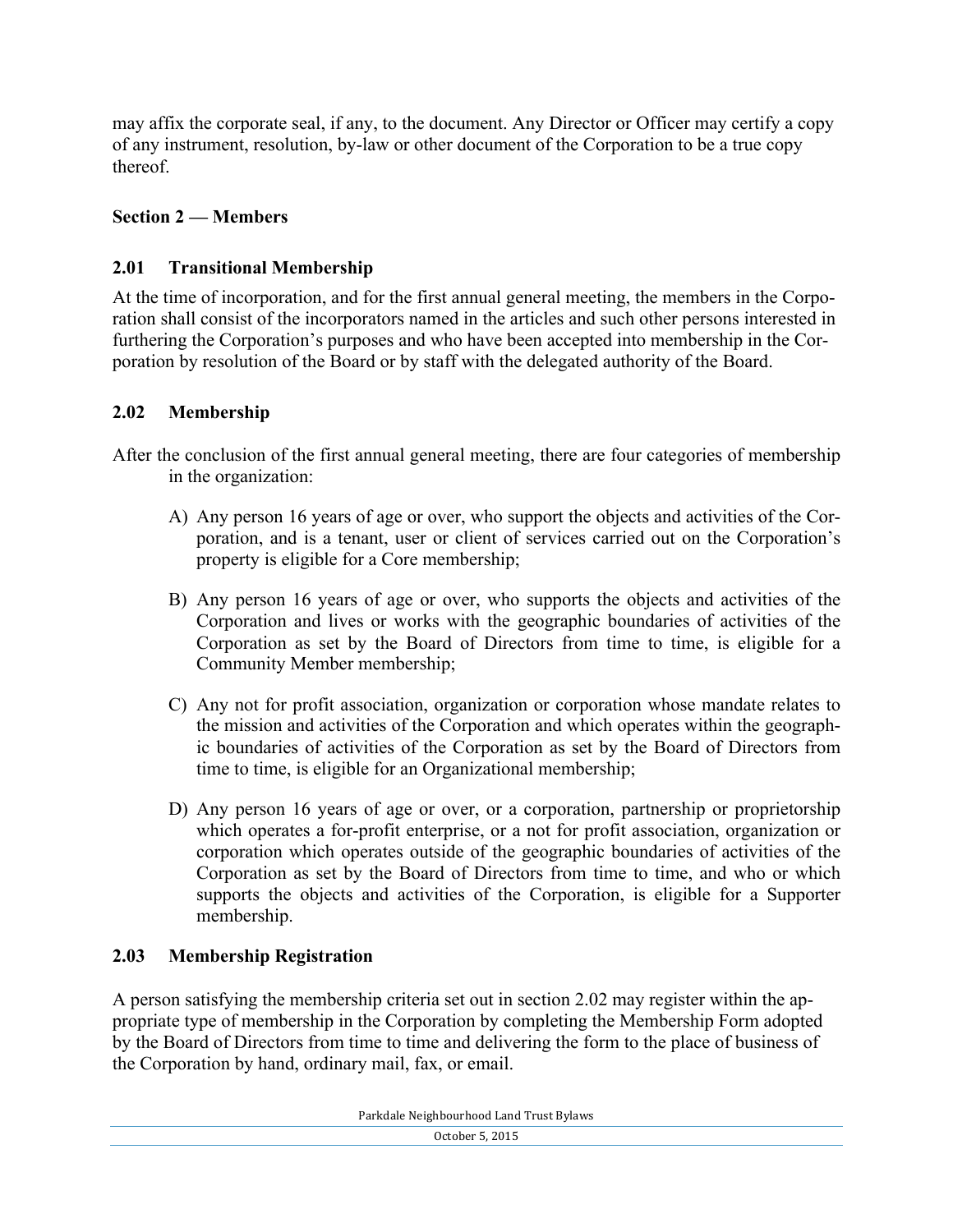- 2.03 Members in Good Standing
- A) The Board of Directors may, from time to time, direct by ordinary resolution that an annual fee is payable within each membership type for a member to be in good standing, except for those exempted from fee payment by the Board.
- B) All members are in good standing except:
	- a. a member who has failed to pay in full, when due, the membership fee required by the Board,
	- b. a member who has been suspended by the membership pursuant to these bylaws.

#### **2.04 Members Voting**

Each member of the Corporation in good standing from Core, Community Member and Organizational member types shall be entitled to vote at meetings of the Corporation, subject to election registration criteria as set forth in these by-laws. Members in the Supporter category of membership are not entitled to vote or to stand for election as a Director of the Corporation.

#### **2.05 Members Ceasing to be Members**

- A) A member shall cease to be a member of the Corporation:
	- a. By delivering a resignation in writing to the Corporation;
	- b. Upon his or her death;
	- c. On has been a member not in good standing for more than 12 consecutive months.
- B) The Board of Directors of the Corporation may, by a resolution duly passed by at a Board meeting by at least two-thirds of the votes cast at the meeting, suspend or expel any member. The notice of the resolution shall be provided to the member who is the subject of the resolution at least 14 days in advance of the meeting and shall include a brief statement of the reason for the proposed suspension or expulsion. The member who is the subject of the proposed action shall be entitled to an opportunity to be heard at the meeting before the resolution is put to a vote.

#### **Section 3 — Members' Meeting**

#### **3.01 Annual Meeting**

The annual meeting shall be held at a time, on a day and at a place within Ontario fixed by the Board. Notice of the meeting must be provided to all members and must include a description of the business to be transacted at the meeting.

Parkdale Neighbourhood Land Trust Bylaws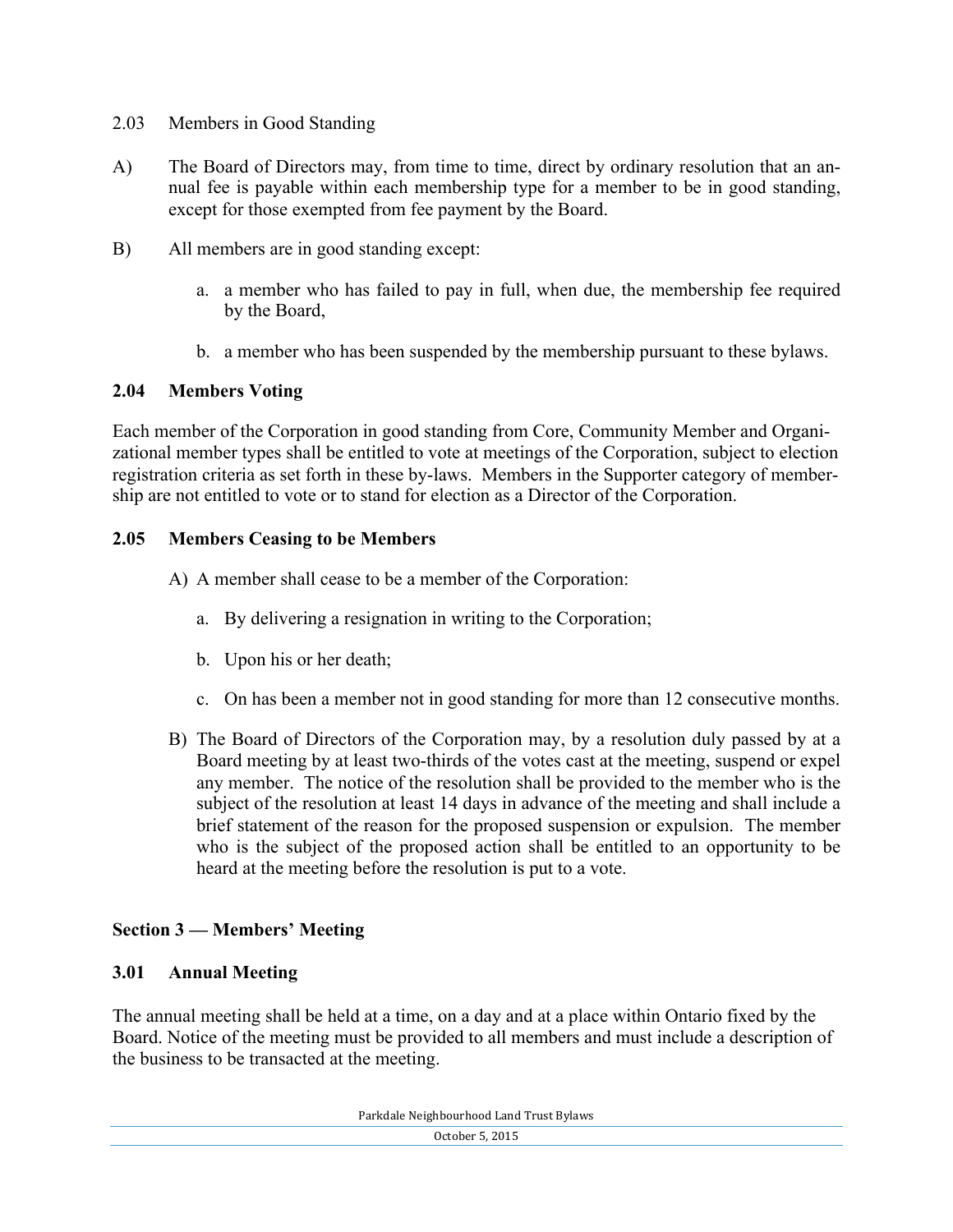The business transacted at the annual meeting shall include:

- 1. receipt of the agenda;
- 2. receipt of the minutes of the previous annual and subsequent special meetings;
- 3. consideration of the financial statements;
- 4. report of the auditor or person who has been appointed to conduct a review engagement;
- 5. reappointment or new appointment of the auditor or a person to conduct a review engagement for the coming year;
- 6. election of Directors; and
- 7. such other or special business as may be set out in the notice of meeting.

No other item of business shall be included on the agenda for annual meeting unless a Member's proposal has been delivered to the Chair prior to the issuing of notice of the annual meeting in accordance with the Act, so that such item of new business can be included in the notice of annual meeting.

## **3.02 Special Meetings**

The Directors may call a special meeting of the Members. The Board shall convene a special meeting on written requisition of not less than one- tenth of the Members in good standing for any purpose connected with the affairs of the Corporation that does not fall within the exceptions listed in the Act or is otherwise inconsistent with the Act, within 21 days from the date of the deposit of the requisition.

#### **3.03 Notice**

Subject to the Act, not less than 10 and not more than 50 days written notice of any annual or special Members'umeeting shall be given in the manner specified in the Act to each Member and to the auditor or person appointed to conduct a review engagement. Notice of any meeting where special business will be transacted must contain sufficient information to permit the Members to form a reasoned judgment on the decision to be taken.

#### **3.04 Eligibility to Vote**

In order to be eligible to vote at any meeting of the Corporation, each member in good standing of the Corporation from the Core, Community Member, and Organizational categories of membership must be at least 18 years of age and have been registered as a member of the Corporation no less than five business days before the meeting date. Members in the Organizational category of membership who are not for profit associations, organizations or corporations, must designate in writing only one person at least 18 years of age to be their designated member for the purpose of voting. The Corporation shall keep a record of all registered members, including contact information and date of registration. The day of registering as a member in good standing and the day of the meeting shall be excluded for the purpose of determining whether the five-day requirement has been satisfied. Any question as to the eligibility of a person to vote at a meeting will be determined by the Chair of the Governance Committee of the Corporation prior to the commencement of the meeting based on the evidence available of being in good standing and meeting any necessary registration requirements.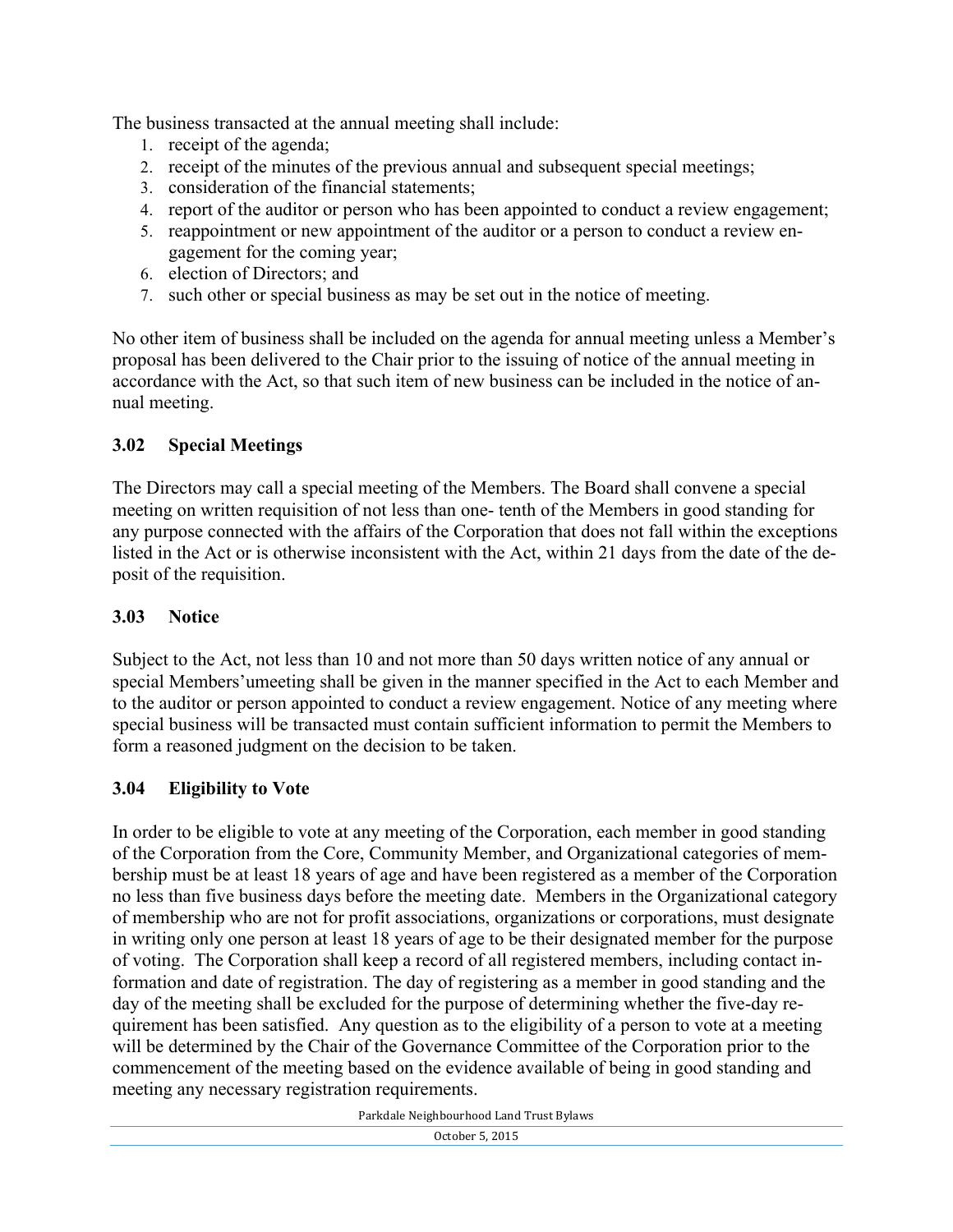## **3.05 Quorum**

A quorum for the transaction of business at a Members' meeting is no less than 10 of the Members entitled to vote at the meeting. A quorum must be present throughout the meeting in order for the Members to proceed with the business of the meeting.

## **3.06 Chair of the Meeting**

The Chair of the Board of Directors shall be the chair of the Members'meeting; but in the Chair's absence, the Members present at any Members' meeting shall choose another Director as chair and if no Director is present or if all of the Directors present decline to act as chair, the Members present shall choose one of their number to chair the meeting.

## **3.07 Voting of Members**

Business arising at any Members' meeting shall be decided by a majority of votes from members eligible to vote unless the By-Laws provide otherwise or the Act requires either a special (at least two thirds of the votes) or extraordinary resolution (at least 80% of the votes cast) provided that:

- A. votes shall be taken by a show of hands among all Members present and the chair of the meeting, if a Member, shall have a vote;
- B. an abstention shall not be considered a vote cast;
- C. before or after a show of hands has been taken on any question, the chair of the meeting may require, or any Member may demand, a written ballot. A written ballot so required or demanded shall be taken in such manner as the chair of the meeting shall direct;
- D. if there is a tie vote, the chair of the meeting shall require a written ballot, and shall not have a second or casting vote. If there is a tie vote upon written ballot, the motion is lost; and
- E. whenever a vote by show of hands is taken on a question, unless a written ballot is required or demanded, a declaration by the chair of the meeting that a resolution has been carried or lost and an entry to that effect in the minutes shall be conclusive evidence of the fact without proof of the number or proportion of votes recorded in favour of or against the motion.

#### **3.08 Adjournments**

The Chair may adjourn any meeting of the Corporation to any time and from time to time. An adjournment may be made with or without a quorum being present. No notice of such adjournment need be given to the Members, unless the meeting is adjourned by one or more adjournments for an aggregate of 50 days of more. Any business may be brought before or dealt with at any adjourned meeting which might have been brought before or dealt with at the original meeting in accordance with the notice calling the same.

Parkdale Neighbourhood Land Trust Bylaws October 5, 2015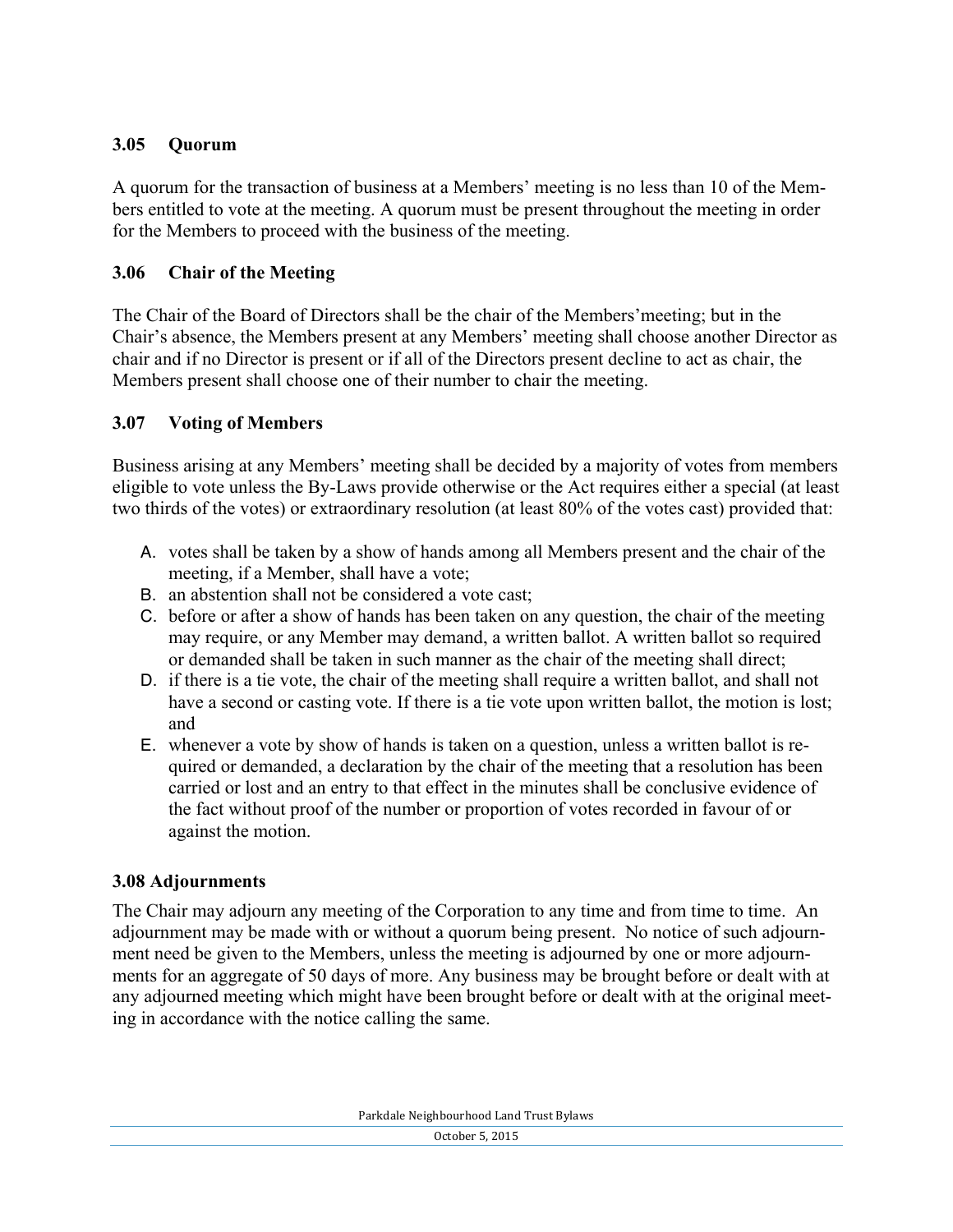#### **Section 4 -- DIRECTORS**

#### **4.01 Directors and Terms**

- A. At the first meeting of the members and at each succeeding annual meeting at which an election of Directors is required, the Directors shall be elected by the members, except for the category of Directors representing the Core membership category, who will be elected only by members in the Core membership category.
- B. The term of office of the Directors shall be two years from their election and they will hold office from the date of the meeting at which they are elected until the second following annual meeting or until their successors are elected or appointed. Directors may not serve more than three consecutive terms.
- C. Directors shall be members in good standing and must have held membership in the Corporation for at least one year prior to standing for election (except for the term following the first Annual General Meeting of the Corporation). Members in the Organizational category of membership who are not for profit associations, organizations or corporations must designate in writing a person to stand for election as Director.
- D. There must be at least four Directors elected from each of the Core, Community Member and Organizational Member categories of membership. Additional Directors can be from any of the eligible Membership categories. The board shall be composed of no less than 12 Directors and no more than 15 Directors.
- E. The Board will determine the number of vacancies in which categories of membership are eligible for election and will publish that information as part of the notice of the Annual General Meeting.
- F. In the event there are insufficient Members in any of the categories of membership from which Directors can be elected, the Board may determine that any vacancies can be filled from any of the Membership categories,

## **4.02 Vacancies**

The office of a Director shall be vacated immediately:

- i. if the Director resigns office by written notice to the Chair, which resignation shall be effective at the time it is received by the Chair or at the time specified in the notice, whichever is later;
- ii. if the Director dies or becomes bankrupt;
- iii. if the Director is found to be incapable of managing property by a court or under Ontario law;
- iv. if the Director has failed to attend without excuse more than 3 consecutive meetings of the Board and the Board has resolved that the Director should tender a resignation.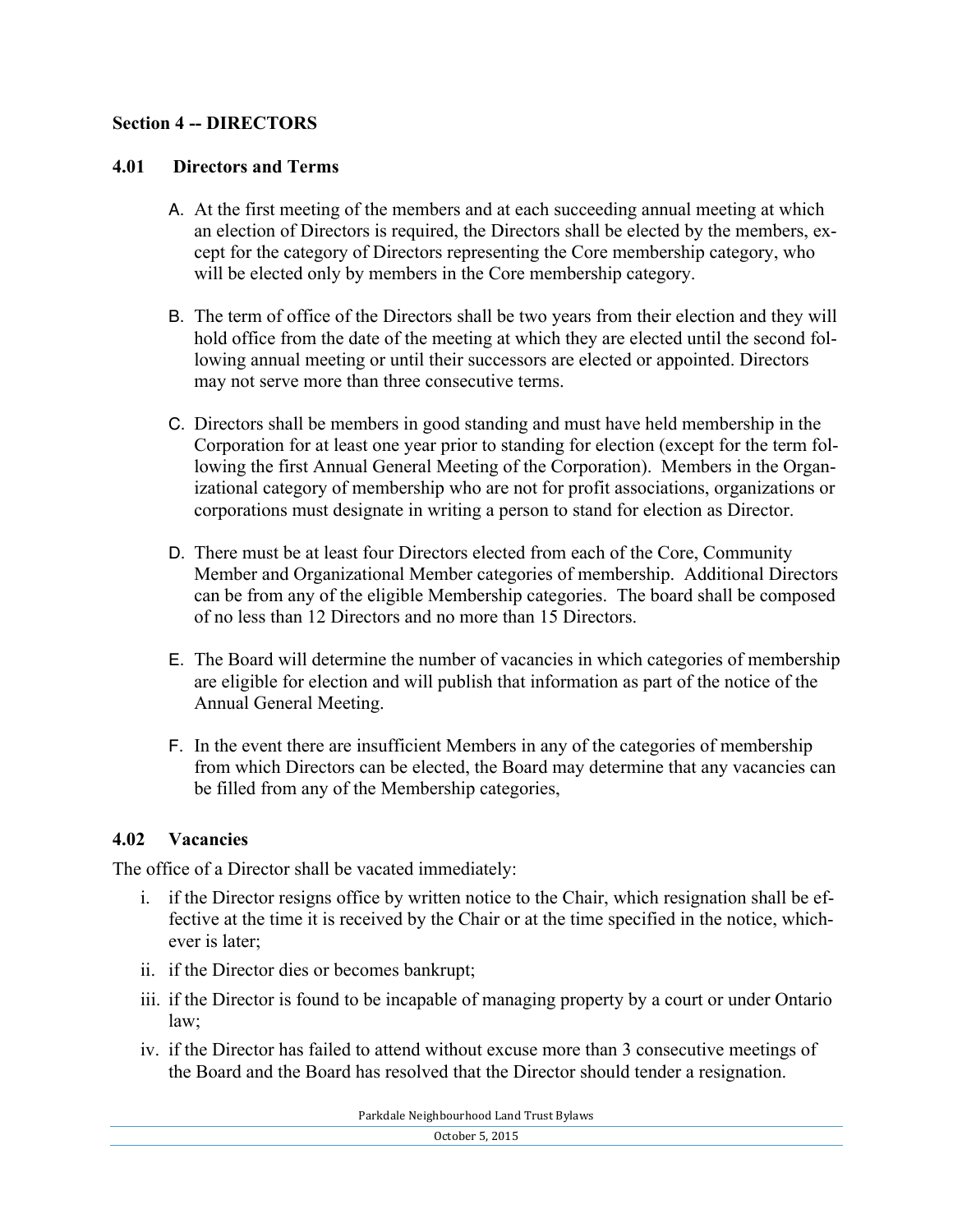#### **4.03 Filling Vacancies**

A vacancy on the Board occurring between Annual General Meetings shall be filled as follows:

- A. a quorum of Directors may fill a vacancy among the Directors by a majority vote and the new Director will hold office until the next Annual General Meeting;
- B. if there is not a quorum of Directors or there has been a failure to elect the minimum number of Directors set out in the articles, the Directors in office shall, without delay, call a special meeting of Members to fill the vacancy;

## **4.04 Election of Directors**

The election of directors at the Annual General Meeting or at a special meeting called for the purpose of electing directors shall be conducted as follows:

- A. A nomination of a member eligible to be a Director can be made by the Governance Committee of the Board;
- B. A nomination of a member eligible to be a Director can be made by three members in good standing and eligible to vote by putting forward their nomination in writing along with the written consent of the nominee, and delivered to the address of the Corporation by close of business no later than 3 business days before the election.
- C. All validly nominated candidates will be included on a ballot, in alphabetic order by surname, to be presented to the meeting.
- D. At the meeting to elect directors by members, any candidate on the ballot may make a statement to the members regarding their candidature. The presentation of such a statement shall take no longer than five minutes. The order of candidates' statements shall be determined by the Chair presiding over the election using a random selection process.
- E. To be elected, a candidate on the ballot must receive the highest number of affirmative votes from the members voting in the election.
- F. Voting will be a secret ballot.

## **4.05 Remuneration of Directors**

No Director shall directly or indirectly receive any profit from occupying the position of Director or from providing services to the Corporation in another capacity. However, Directors may be reimbursed for reasonable expenses that they incur in either of those capacities.

## **Section 5 — Board Meetings**

#### **5.01 Calling of Meetings**

Meetings of the Directors may be called by the Chair and shall be called by the Chair on receipt of a request by any three Directors for a date and time within 14 days of the date of the request.

Parkdale Neighbourhood Land Trust Bylaws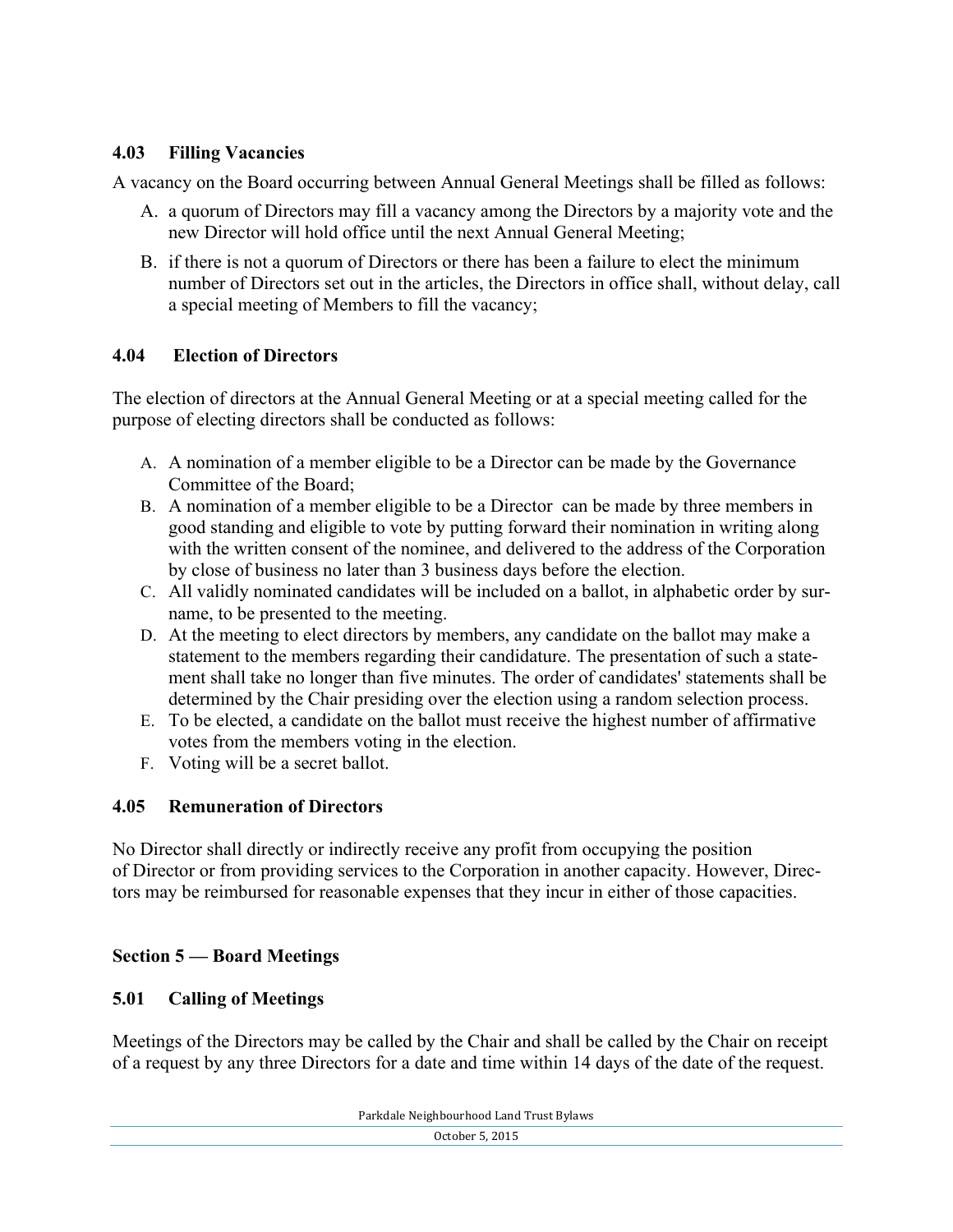All meetings will be held at a place within the geographic boundaries of activities of the Corporation as set by the Board of Directors from time to time.

# **5.02 Regular Meetings**

The Board may fix the place and time of regular Board meetings and send a copy of the resolution fixing the place and time of such meetings to each Director, and no other notice shall be required for any such meetings.

# **5.03 Chair**

The Chair shall preside at Board meetings. In the absence of the Chair, the Directors present shall elect one of their number to act as the Chair.

# **5.04 Voting**

Questions arising at any Board meeting shall be decided by consensus. In the event that consensus cannot be achieved the question may be put to a vote requiring a two-thirds majority to secure passage. The Chair does not have a second or casting vote.

# **5.05 Quorum**

Quorum for a meeting of the Board of Directors shall be a minimum of one half of the number of Directors in office at the time of the meeting.

## **5.06 Electronic Participation**

A Director may, in accordance with the Act, participate in a meeting of the Board of Directors or of a committee of the Board, by means of a telephonic, an electronic or other communication facility that permits all participants to communicate adequately with each other during the meeting. A Director so participating in a meeting is deemed for the purposes of the *Act* to be present at that meeting.

# **Section 6 — Board Committees and Officers**

# **6.01 Committees**

A. The Board may establish such standing and ad hoc committees as it sees fit, and may appoint board and non-board members to these committees. The Board shall, when establishing any committee, set out the purposes of the committee, its procedures and its powers, provided that the committee shall not exercise any of the powers or carry out any duties that are legally required to be exercised or carried out by the Board of Directors. Each board committee shall elect a Committee Chair, who will provide a report at each meeting of the Board. Non-board members sitting on board committees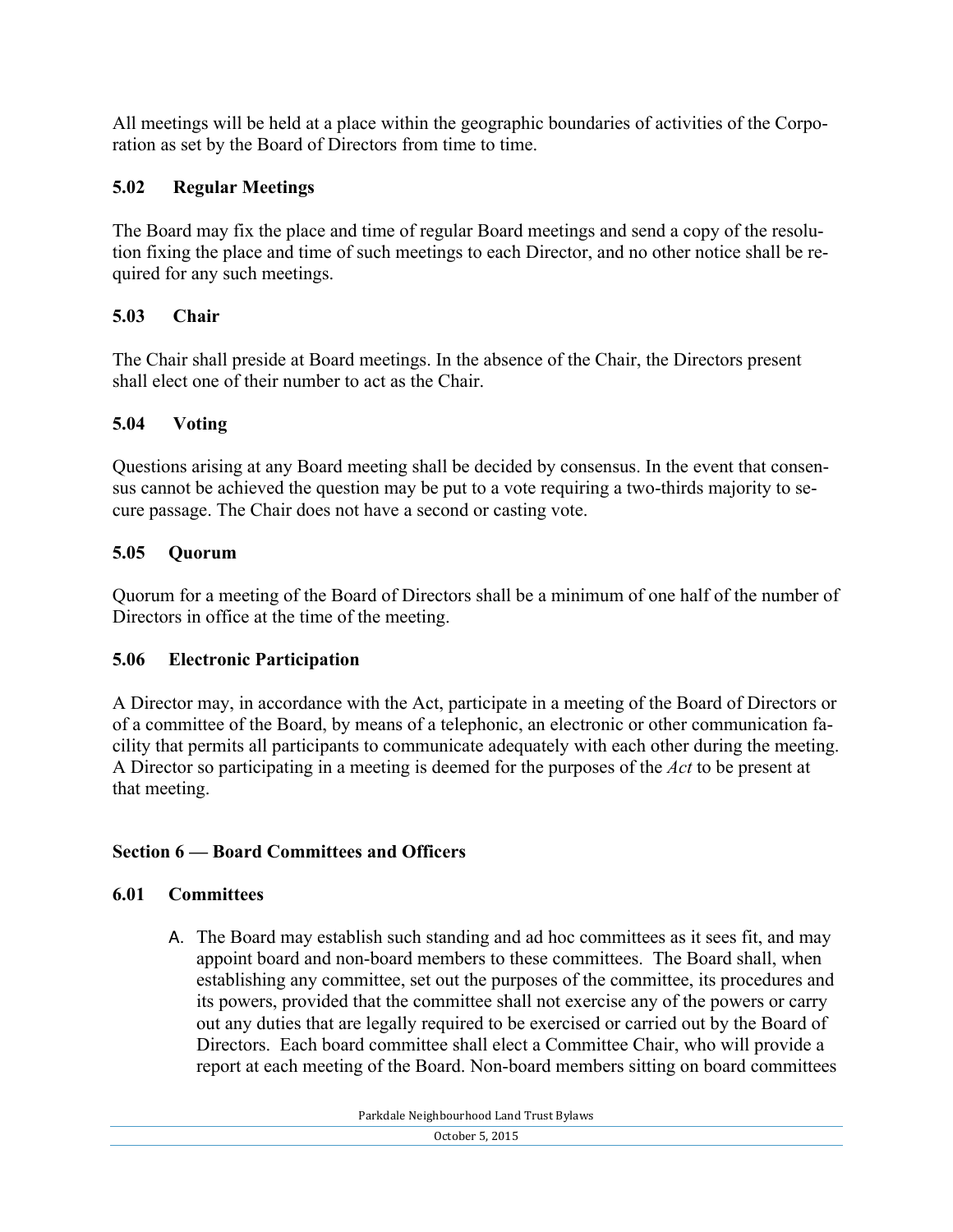shall be entitled to vote on motions before the committees on which they sit. The board may by resolution dissolve any committee at any time.

- B. The Board shall appoint a Standing Governance Committee, whose duties shall include recruiting members to the Board of Directors, considering nominations for board elections and board committees, organizing the annual meeting and the elections for directors, being responsible for the orientation of new directors, and any other duties set out by the Board of Directors into the Committee's terms of reference.
- C. The Board shall appoint a Standing Finance Committee, whose duties shall include review of quarterly financial statements and reporting to the Board, reporting to the Board concerning the review of finances, meeting annually with the auditor or person appointed to conduct a review engagement of finances and engaging them to speak to the annual general meeting, and any other duties set out by the Board of Directors into the Committee's terms of reference.
- D. The Board shall appoint a Standing Executive Committee, whose members will include officers of the Corporation who are Directors, whose duties shall include board management powers and exercising powers delegated to it by the Board of Directors, including acting in the event of an emergency, and any other duties set out by the Board of Directors into the Committee's terms of reference. All decisions of the Executive Committee shall be reported to the Board at the next regular meeting, but no ratification of decisions is necessary.

## **6.02 Officers**

- A. The Board shall elect a Chair from among the Directors and may elect any other persons to be vice-president, treasurer, and secretary at the Board's first meeting following the annual meeting of the Corporation, all of whom shall be officers of the Corporation. The Board may appoint other officers and agents as it deems necessary and who shall have such authority and shall perform such duties as the board may prescribe from time to time.
- B. Any officer shall cease to hold office upon resolution of the Board.
- C. Officers shall be responsible for the duties assigned to them and they may delegate to others the performance of any or all of such duties.

## **6.03 Protection of Directors and Officers**

No Director, officer or committee member of the Corporation is liable for the acts, neglects or defaults of any other Director, officer, committee member or employee of the Corporation or for joining in any receipt or for any loss, damage or expense happening to the Corporation through the insufficiency or deficiency of title to any property acquired by resolution of the Board or for or on behalf of the Corporation or for the insufficiency or deficiency of any security in or upon which any of the money of or belonging to the Corporation shall be placed out or invested or for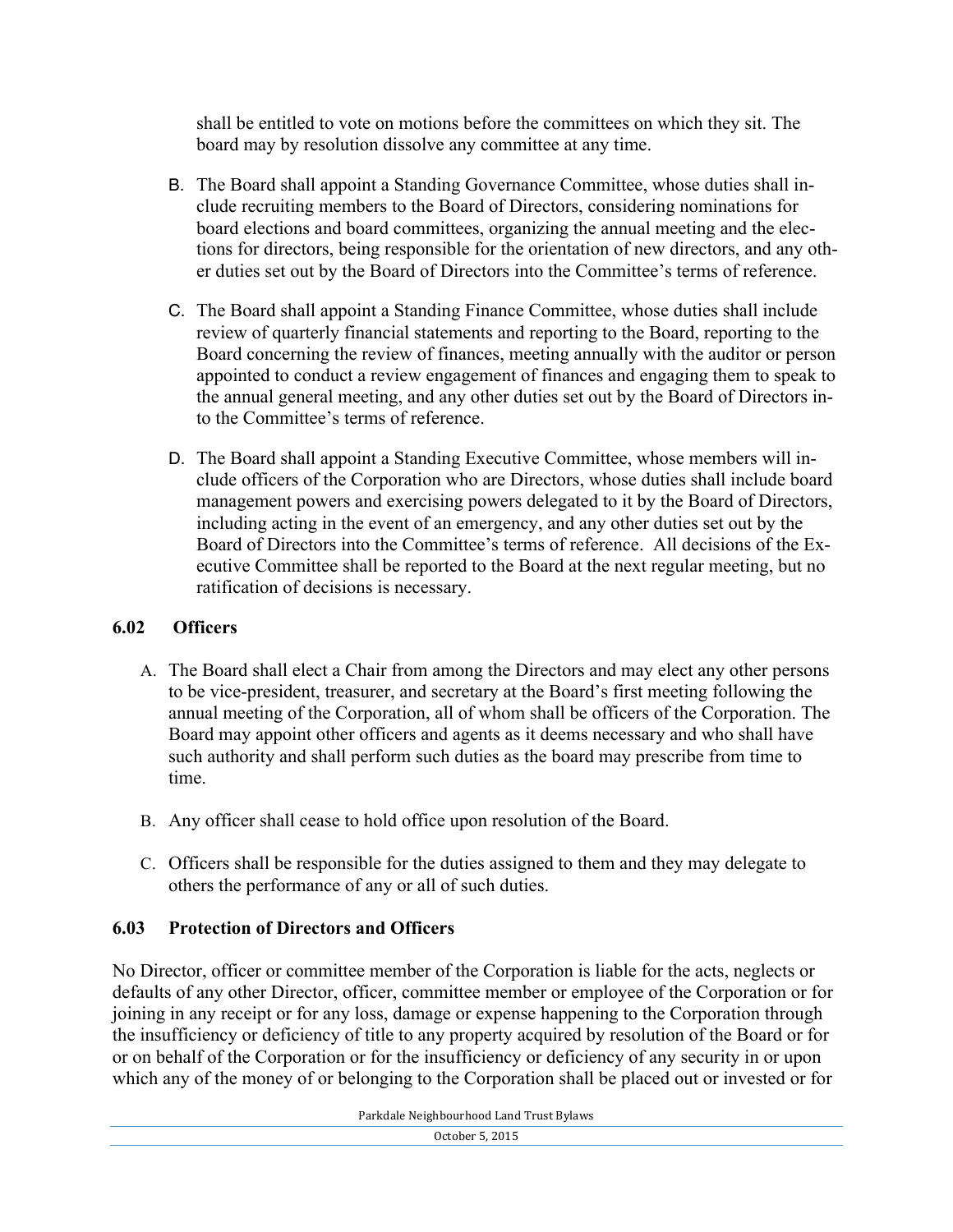any loss or damage arising from the bankruptcy, insolvency or tortious act of any person, firm or Corporation with whom or which any moneys, securities or effects shall be lodged or deposited or for any other loss, damage or misfortune whatever which may happen in the execution of the duties of his or her respective office or trust provided that they have:

- i) complied with the Act and the Corporation's articles and By-laws; and
- ii) exercised their powers and discharged their duties in accordance with the Act.

## **Section 7 — Conflict of Interest**

#### **7.01 Conflict of Interest**

A Director or Officer who is in any way directly or indirectly materially interested in a contract or transaction, or a proposed contract or transaction, with the Corporation shall make the disclosure required by the Act. Except as provided by the Act, no such Director shall attend any part of a meeting of Directors or vote on any resolution to approve any such contract or transaction.

## **Section 8 — Financial**

#### **8.01 Banking**

The Board shall by resolution from time to time designate the bank in which the money, bonds or other securities of the Corporation shall be placed for safekeeping.

#### **8.02 Financial Year**

The financial year of the Corporation ends on March 31 in each year or on such other date as the Board may from time to time by resolution determine.

#### **Section 9 — Notice and Service Requirements**

#### **9.01 Service**

Any notice required to be sent to any Member or Director or to the auditor or person who has been appointed to conduct a review engagement shall be delivered to that person by electronic mail or by regular post to the address (electronic, home or business address) as shown in the records of the Corporation; provided always that notice may be waived or the time for the notice may be waived or abridged at any time with the consent in writing of the person entitled thereto.

#### **9.02 Error or Omission in Service**

No error or accidental omission in giving notice of any Board meeting or any Members' meeting shall invalidate the meeting or make void any proceedings taken at the meeting.

Parkdale Neighbourhood Land Trust Bylaws